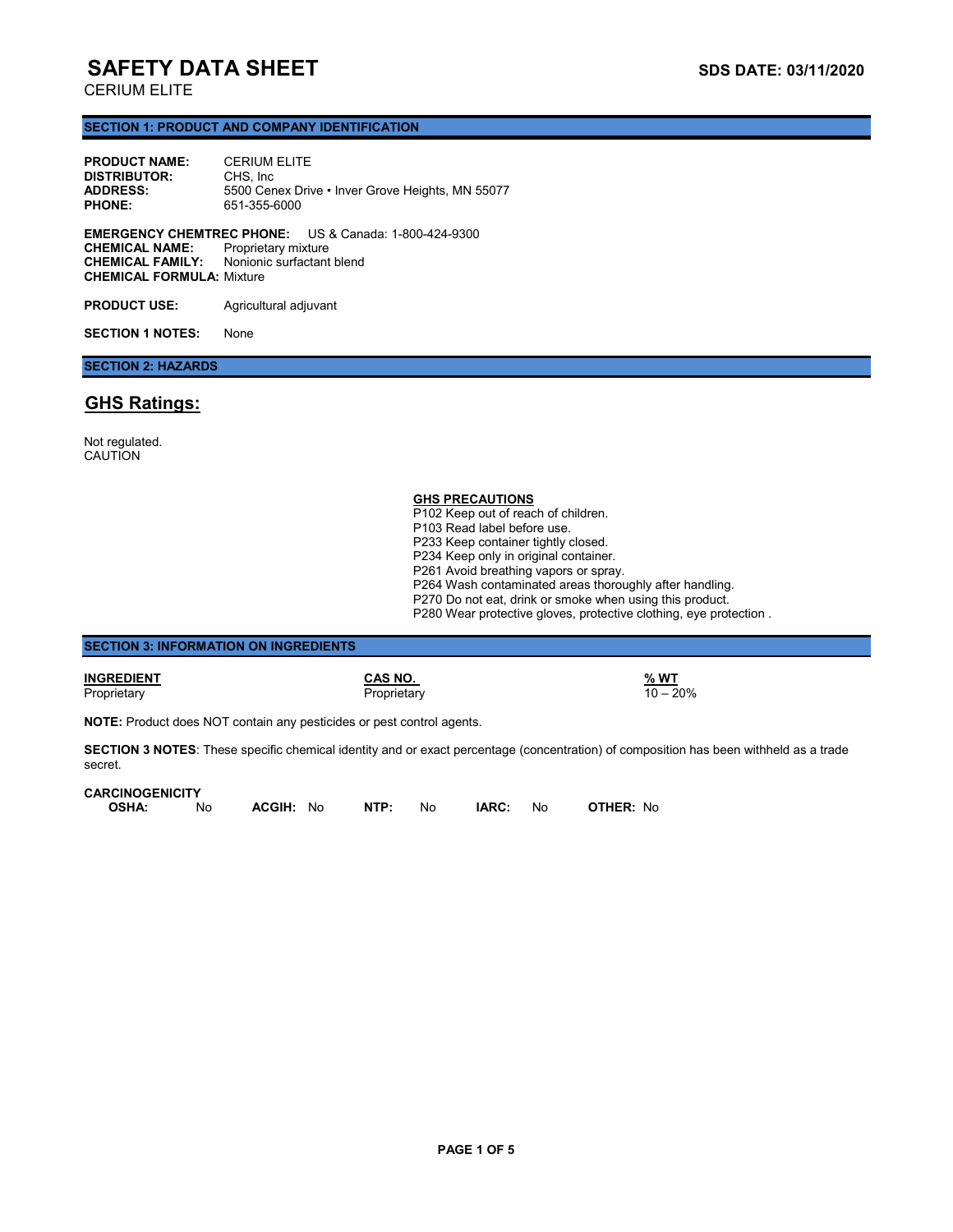CERIUM ELITE

### **SECTION 4: FIRST AID MEASURES**

*Have the product container with you when calling a poison control center or doctor, or going for treatment.*

**EYE CONTACT -** Rinse cautiously with water for several minutes. Remove contact lenses if present and easy to do then continue rinsing.

**SKIN CONTACT:** Take off contaminated clothing and wash it before reuse.

**INGESTION -** Unless advised otherwise by a poison control center or doctor, have person rinse mouth with water, if able. Do not give anything by mouth to an unconscious person.

**INHALATION -** Remove victim to fresh air and keep at rest in a position comfortable for breathing.

### **NOTES TO PHYSICIANS OR FIRST AID PROVIDERS**:

**SECTION 4 NOTES:** None

# **SECTION 5: FIRE FIGHTING MEASURES NFPA HAZARD CLASSIFICATION HEALTH:** 1 **FLAMMABILITY:** 1 **REACTIVITY:** 0 **OTHER:** - **IN CASE OF FIRE:** Use water spray, dry chemical, or Carbon dioxide. **SPECIAL FIRE FIGHTING PROCEDURES:** Wear self-container breathing apparatus and avoid breathing fumes or dust. **UNUSUAL FIRE AND EXPLOSION HAZARDS:** None known **HAZARDOUS DECOMPOSITION PRODUCTS:** Under fire conditions will form oxides of carbon. **SECTION 5 NOTES:** Toxic levels of carbon monoxide, carbon dioxide, irritating aldehydes and ketones may be formed on burning. Heating in air may produce irritating aldehydes, acids and ketones.

**SECTION 6: ACCIDENTAL RELEASE MEASURES**

**ACCIDENTAL RELEASE MEASURES:** Surround and absorb all spills. Material should be collected and disposed in proper manner. Dike the area to prevent spill from spreading. Soak up spill with a suitable absorbent such as clay, sawdust or kitty litter. Sweep up absorbed material and place in a chemical waste container for disposal. Wear suitable protective equipment.

**SECTION 6 NOTES:** None

## **SECTION 7: HANDLING AND STORAGE**

| <b>HANDLING</b>         | Keep out of reach of children. Read label before use. Do not eat, drink or smoke when using this product. Avoid<br>breathing vapors or spray. Wash contaminated areas thoroughly after handling. Wear protective gloves,<br>protective clothing, eye protection.                                                                                                                                                                                                                  |
|-------------------------|-----------------------------------------------------------------------------------------------------------------------------------------------------------------------------------------------------------------------------------------------------------------------------------------------------------------------------------------------------------------------------------------------------------------------------------------------------------------------------------|
| <b>STORAGE:</b>         | SEDIMENT MAY BE OBSERVED. SHAKE WELL WITH WATER AND ADD TO TANK MIX WHEN<br>APPROPRIATE. ANY SEDIMENT THAT FORMS IS WATER SOLUBLE AND NO FUNCTIONALITY IS LOST.<br>Store in a cool well-ventilated place. Keep in original container tightly closed. Do not reuse empty container. Do<br>not store with food, feed, or other material to be used or consumed by humans or animals. Do not contaminate<br>water supplies.<br>Store between 40° and 90° F. Shake well before using. |
| <b>SECTION 7 NOTES:</b> | None                                                                                                                                                                                                                                                                                                                                                                                                                                                                              |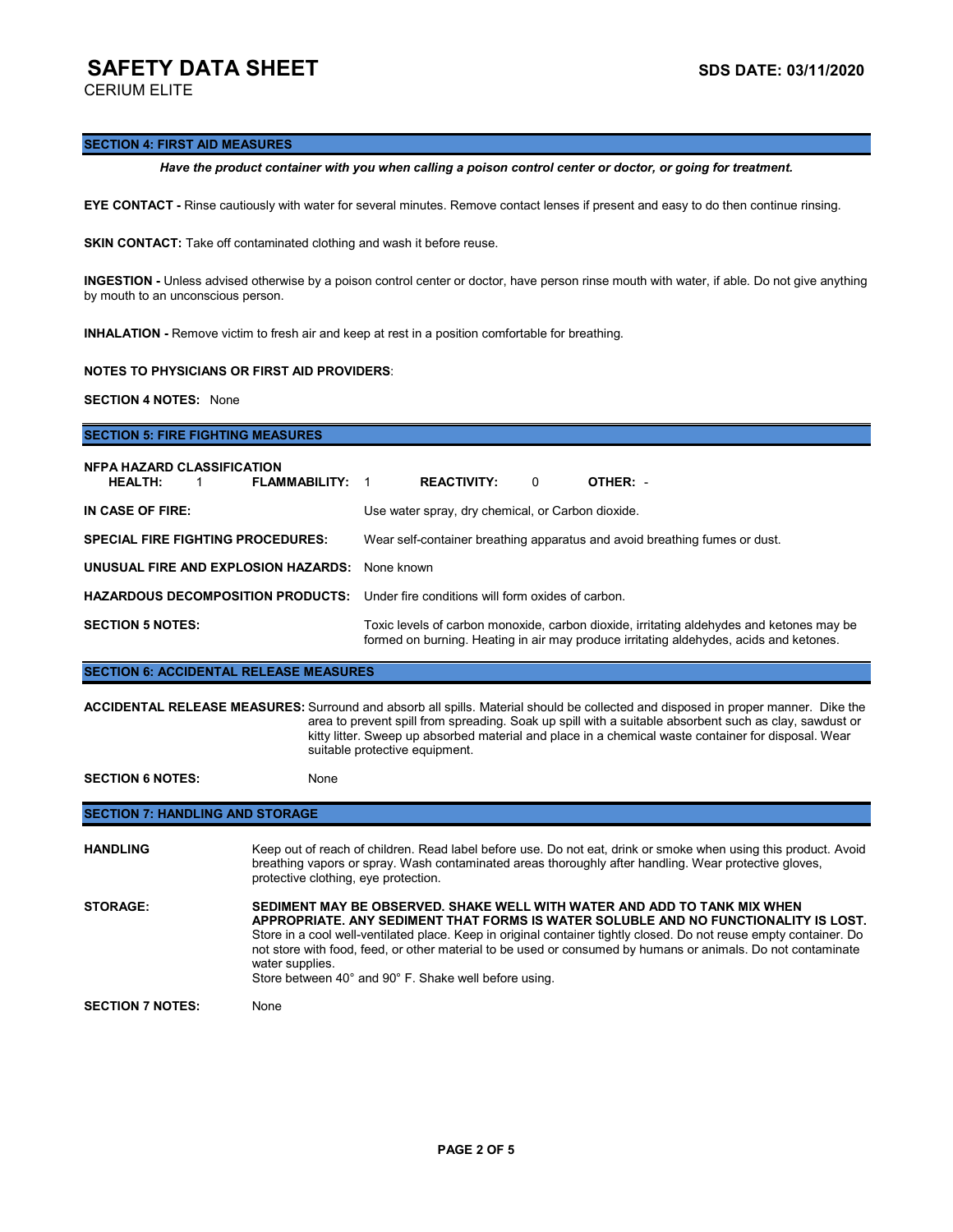CERIUM ELITE

### **SECTION 8: EXPOSURE CONTROLS/PERSONAL PROTECTION**

**Contains no substances with occupational exposure limit values. HMIS=B**

| <b>VENTILATION:</b>                     | Normal room ventilation (mechanical) or outdoor use should be satisfactory.                                                                                                                  |  |  |
|-----------------------------------------|----------------------------------------------------------------------------------------------------------------------------------------------------------------------------------------------|--|--|
| <b>RESPIRATORY PROTECTION:</b>          | Not necessary unless ventilation is inadequate. Then use OSHA or NIOSH approved respirator, as<br>appropriate.                                                                               |  |  |
| <b>EYE PROTECTION:</b>                  | $\bigodot$<br>Safety glasses.                                                                                                                                                                |  |  |
| <b>SKIN PROTECTION:</b>                 | Chemical gloves, long-sleeved shirts and pants.                                                                                                                                              |  |  |
| OTHER PROTECTIVE CLOTHING OR EQUIPMENT: | Eye wash and safety shower should be easily accessible.                                                                                                                                      |  |  |
| <b>WORK HYGIENIC PRACTICES:</b>         | Wash thoroughly with soap and water after handling product and before eating, drinking, or using<br>tobacco products. Clean affected clothing, shoes, and protective equipment before reuse. |  |  |
| <b>EXPOSURE GUIDELINES:</b>             | If exposed, see section 4 for acute exposure first aid.                                                                                                                                      |  |  |
| <b>SECTION 8 NOTES:</b>                 | None                                                                                                                                                                                         |  |  |

## **SECTION 9: PHYSICAL AND CHEMICAL PROPERTIES**

| <b>APPEARANCE:</b>                                         | Dark brown, slight haze         | <b>FLAMMABLE LIMITS IN AIR, UPPER: Unknown</b><br>(% BY VOLUME)        | <b>LOWER: Unknown</b>         |
|------------------------------------------------------------|---------------------------------|------------------------------------------------------------------------|-------------------------------|
| ODOR:<br><b>ORDER THRESHOLD:</b><br><b>PHYSICAL STATE:</b> | Mild<br>Not known<br>Liquid     | <b>VAPOR PRESSURE (mmHg):</b>                                          | @<br>F: Unknown<br>C: Unknown |
| pH AS SUPPLIED:<br>pH (Other):                             | Not applicable                  | VAPOR DENSITY (AIR = 1):                                               | @<br>F: Unknown<br>C: Unknown |
| <b>INITIAL BOILING POINT:</b>                              | <b>F:</b> Unknown<br>C: Unknown | <b>RELATIVE DENSITY:</b>                                               | 1,000 to 1,019                |
| <b>BOILING POINT RANGE:</b>                                | F: Unknown<br>C: Unknown        | <b>EVAPORATION RATE:</b><br><b>BASIS</b> (butyl acetate=1):            | Unknown                       |
| <b>MELTING POINT:</b>                                      | <b>F:</b> Unknown<br>C: Unknown | <b>SOLUBILITY IN WATER:</b>                                            | Soluble                       |
| <b>FREEZING POINT:</b>                                     | <b>F:</b> Unknown<br>C: Unknown | PARTITION COEFFICIENT: (n-octanol/water): Unknown                      |                               |
| <b>FLASH POINT:</b>                                        | F: > 200<br>C: >93              | <b>AUTO-IGNITION TEMPERATURE:</b><br><b>DECOMPOSITION TEMPERATURE:</b> | Unknown<br>Unknown            |
| <b>METHOD USED:</b>                                        | <b>PMCC</b>                     | <b>VISCOSITY:</b><br>@                                                 | Not determined<br>F: Unknown  |
| FLAMMABILITY (solid, gas):                                 |                                 |                                                                        | C: Unknown                    |

#### **SECTION 9 NOTES: VALUES ARE NOT PRODUCT SPECIFICATIONS.**

Note: These physical data are typical values based on material tested but may vary from sample to sample. Typical values should not be construed as a guaranteed analysis of any specific lot or as specification items.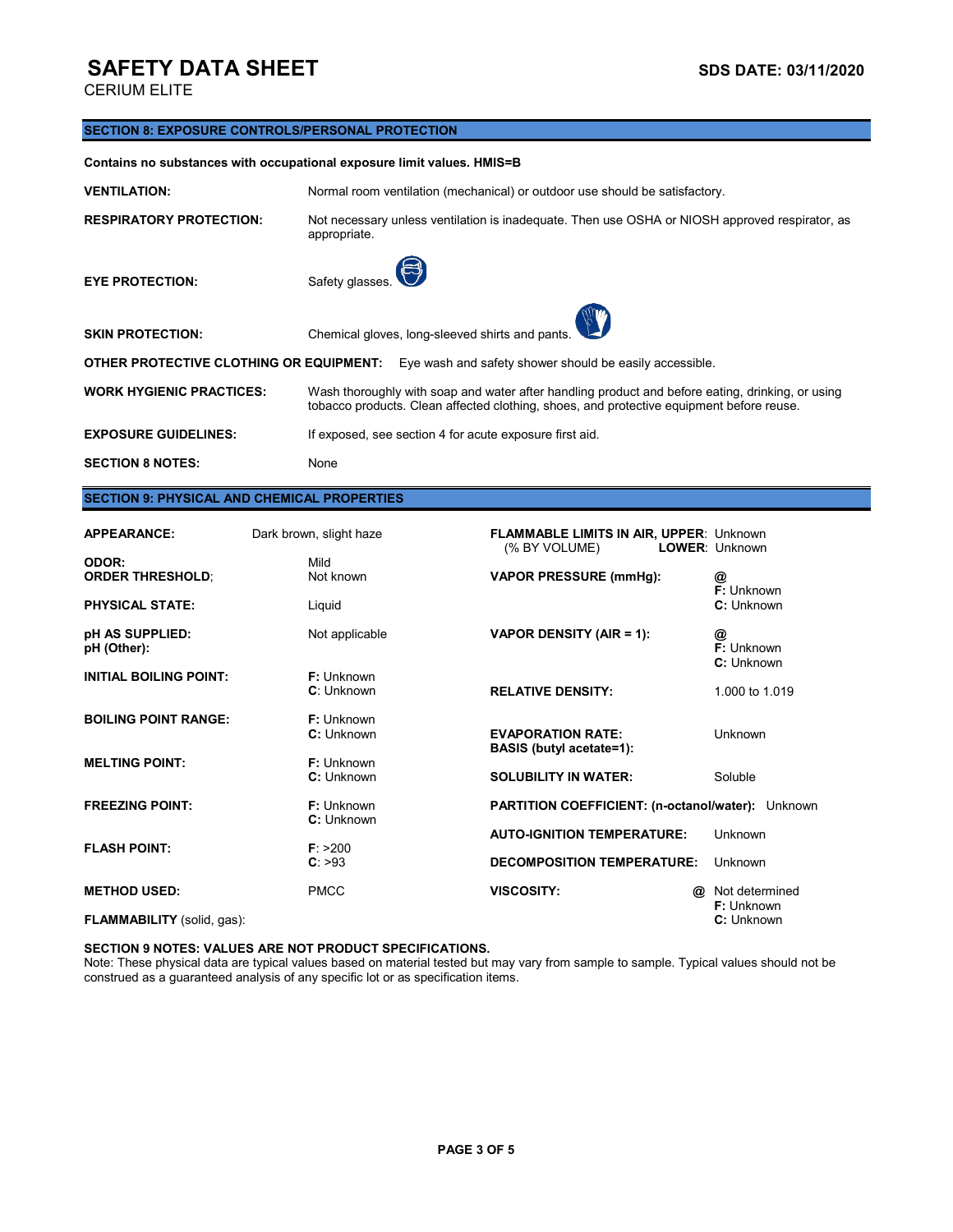CERIUM ELITE

| <b>SECTION 10: STABILITY AND REACTIVITY</b>             |                                                                                                                                                                                                                              |  |  |  |
|---------------------------------------------------------|------------------------------------------------------------------------------------------------------------------------------------------------------------------------------------------------------------------------------|--|--|--|
| ◉<br>Stable<br><b>STABILITY:</b>                        | Unstable $\bigcirc$                                                                                                                                                                                                          |  |  |  |
| <b>CONDITIONS TO AVOID (STABILITY):</b>                 | None known.                                                                                                                                                                                                                  |  |  |  |
| INCOMPATIBILITY (MATERIAL TO AVOID):                    | Strong oxidizing agents such as hydrogen peroxide, bromine and chromic acid.                                                                                                                                                 |  |  |  |
| <b>HAZARDOUS DECOMPOSITION OR BY-PRODUCTS:</b>          | None known.                                                                                                                                                                                                                  |  |  |  |
| <b>HAZARDOUS POLYMERIZATION:</b>                        | Will not occur                                                                                                                                                                                                               |  |  |  |
| <b>CONDITIONS TO AVOID (POLYMERIZATION):</b> None known |                                                                                                                                                                                                                              |  |  |  |
| <b>SECTION 10 NOTES:</b>                                | None                                                                                                                                                                                                                         |  |  |  |
| <b>SECTION 11: TOXICOLOGICAL INFORMATION</b>            |                                                                                                                                                                                                                              |  |  |  |
| <b>TOXICOLOGICAL INFORMATION:</b>                       |                                                                                                                                                                                                                              |  |  |  |
| <b>MIXTURE TOXICITY</b>                                 | Oral Toxicity: greater than 5050 mg/kg<br>Dermal Toxicity: greater than 5000 mg/kg<br>Eye Irritation: Cleared within 72 hours<br>Dermal Irritation: 0.3 out 8.0 not regulated                                                |  |  |  |
| <b>COMPONENT TOXICITY</b>                               | Not available                                                                                                                                                                                                                |  |  |  |
| <b>SECTION 11 NOTES:</b>                                | None                                                                                                                                                                                                                         |  |  |  |
| <b>SECTION 12: ECOLOGICAL INFORMATION</b>               |                                                                                                                                                                                                                              |  |  |  |
| <b>ECOLOGICAL INFORMATION:</b>                          | None                                                                                                                                                                                                                         |  |  |  |
| <b>ECOTOXICITY:</b>                                     | Onocorhynchus mykiss 96 hour acute toxicity: NOEC 12.5 mg/l LC50 18.17 mg/L<br>Daphnia magna 48-hour toxicity: NOEC 1.25 mg/L EC50 3.29 mg/L                                                                                 |  |  |  |
| <b>BIOACCUMULATIVE POTENTIAL:</b>                       | Not available                                                                                                                                                                                                                |  |  |  |
| <b>MOBILITY IN SOIL:</b>                                | Not available                                                                                                                                                                                                                |  |  |  |
| <b>OTHER ADVERSE EFFECTS:</b>                           | Not available                                                                                                                                                                                                                |  |  |  |
| <b>SECTION 12 NOTES:</b>                                | None                                                                                                                                                                                                                         |  |  |  |
| <b>SECTION 13: DISPOSAL CONSIDERATIONS</b>              |                                                                                                                                                                                                                              |  |  |  |
| <b>WASTE DISPOSAL METHOD:</b>                           | Do not contaminate water, food or feed by storage or disposal. Dispose of contents in container to an<br>approved waste disposal facility in accordance with all local, regional, national and international<br>regulations. |  |  |  |
| <b>CONTAINER DISPOSAL:</b>                              | Triple rinse (or equivalent) adding rinse water to application tank. Offer container for recycling or<br>dispose of in a sanitary landfill or by other procedures approved by local regulations.                             |  |  |  |
| <b>RCRA HAZARD CLASS:</b>                               | None                                                                                                                                                                                                                         |  |  |  |
| <b>SECTION 13 NOTES:</b>                                | None                                                                                                                                                                                                                         |  |  |  |
| <b>SECTION 14: TRANSPORT INFORMATION</b>                |                                                                                                                                                                                                                              |  |  |  |
| <b>U.S. DEPARTMENT OF TRANSPORTATION</b>                |                                                                                                                                                                                                                              |  |  |  |

**DOT Shipping Description:** Not Regulated

**U.S. Surface Freight Classification:** ADHESIVES, ADJUVANTS, SPREADERS OR STICKERS (NMFC 4610; CLASS: 60) Consult appropriate ICAO/IATA and IMDG regulations for shipment requirements in the Air and Maritime shipping modes.

### SECTION 14 NOTES: None